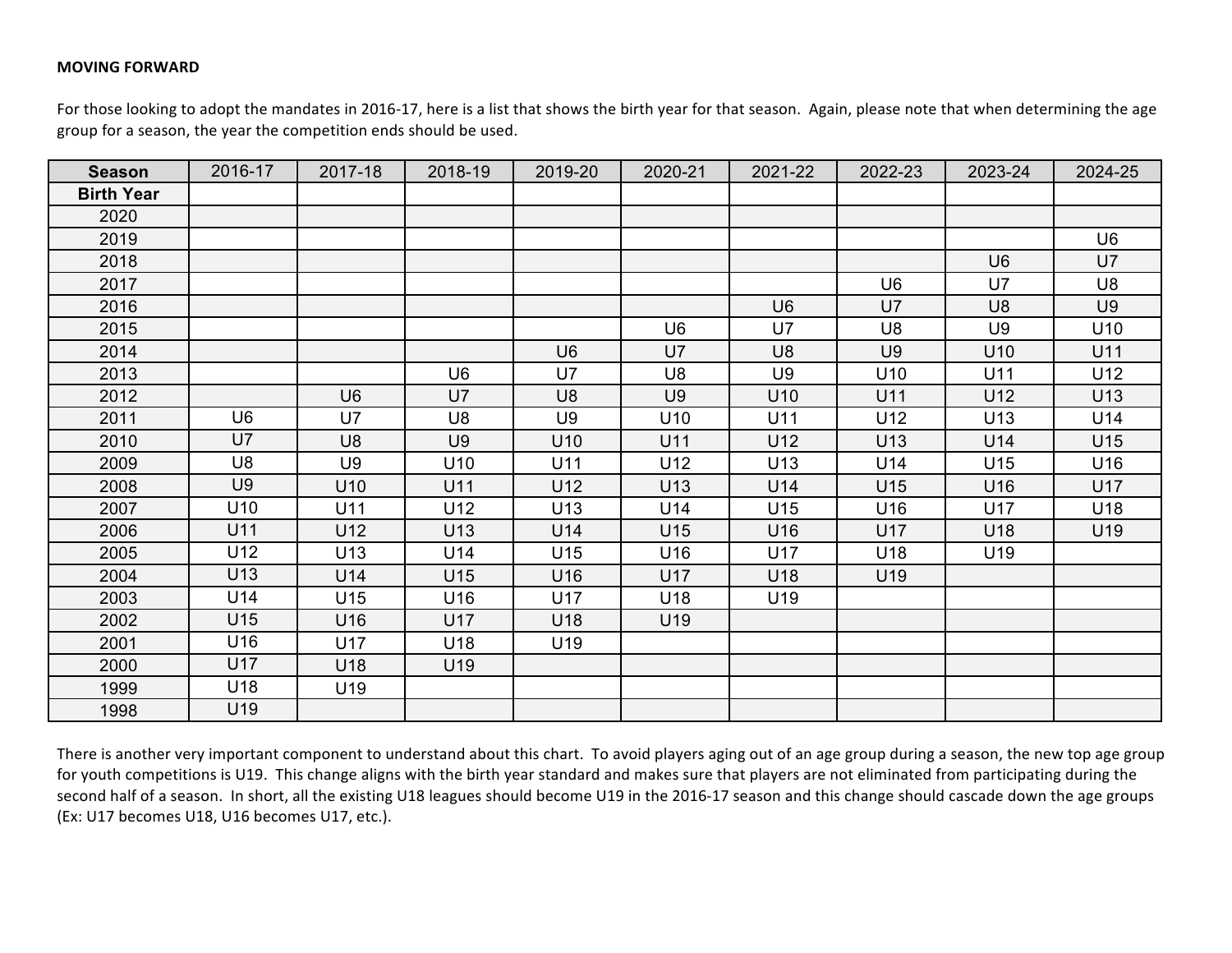## **NEXT STEPS**

If adopting in 2016-17, your next steps should be the following:

- Reference the chart above to determine age groups
- Based on your current highest age group of competition offered, you will need to add an additional age group above that to ensure that players of all ages have the ability to compete. This will ensure that players are playing under the correct age group (19 year olds not playing in U18 competitions) and that players will not miss a year of competition.
	- $\circ$  Ex: Current highest league is U18. Player born in December of 1999 will be 19 years of age during the 17/18 season and should register for U19
	- o For those that currently have U19 competitions, that moves to U20, and the same applies for subsequent older ages

For those adopting in 2017-18, your next steps will be the same except they will take place a year later.

In addition to the video and FAQ, we have also created a chart that tracks the pathway of a player from the 2016-17 season to 2024-25. Since the Player Development Initiatives are rooted in individual player development, this chart may make it easier to see the pathway a player takes based on his or her birth year.